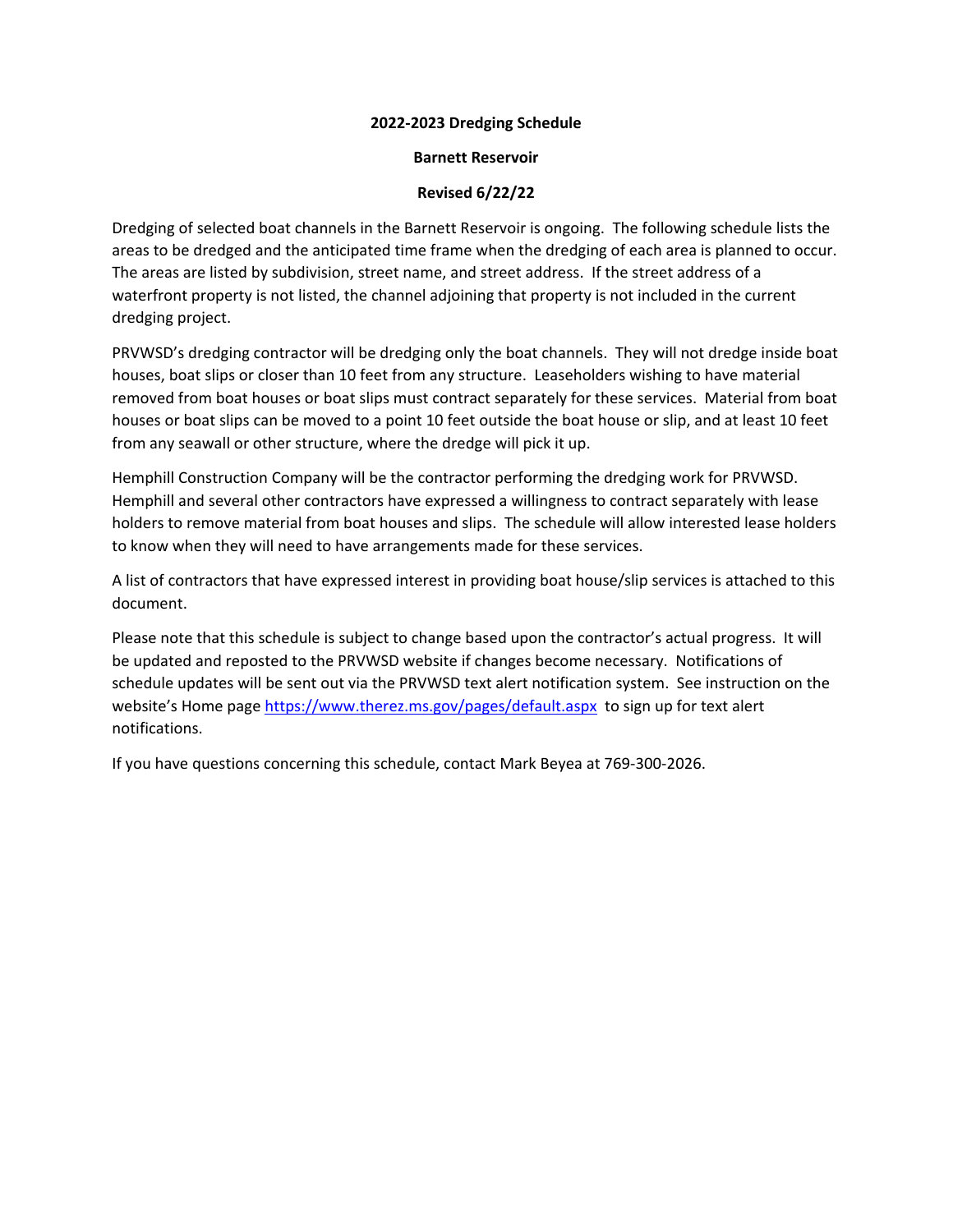# **Dredging Schedule Barnett Reservoir 2022-2023 (As of 6/22/22)**

| <b>Construction ID</b> | Channel      | <b>Time Frame</b> | Subdivision          | <b>Street Address</b>                           | <b>Street Numbers</b> |     |           |             |     |     |     |     |     |     |     |     |     |     |     |     |
|------------------------|--------------|-------------------|----------------------|-------------------------------------------------|-----------------------|-----|-----------|-------------|-----|-----|-----|-----|-----|-----|-----|-----|-----|-----|-----|-----|
|                        |              |                   |                      |                                                 |                       |     |           |             |     |     |     |     |     |     |     |     |     |     |     |     |
|                        |              |                   |                      |                                                 |                       |     |           |             |     |     |     |     |     |     |     |     |     |     |     |     |
| A1030                  |              | May 2022          |                      | Mobilization - Setup Dredge and Pipe - Complete |                       |     |           |             |     |     |     |     |     |     |     |     |     |     |     |     |
|                        |              |                   |                      |                                                 |                       |     |           |             |     |     |     |     |     |     |     |     |     |     |     |     |
| A1040                  | A            |                   | Waterwood            | Waterwood Drive                                 | 120                   | 122 | 124       | 126         | 128 | 130 | 132 | 134 | 136 | 138 | 140 | 142 | 144 | 146 | 148 | 150 |
|                        |              |                   |                      |                                                 | 152                   | 154 | 156       | 158         | 160 | 162 | 164 | 166 | 168 | 170 | 172 | 174 | 176 | 178 | 180 | 182 |
|                        |              |                   |                      |                                                 | 184                   | 186 | 188       | 190         | 192 | 194 | 196 |     |     |     |     |     |     |     |     |     |
|                        |              |                   | <b>Eagles Point</b>  | Eagles Cove - Complete                          | 12                    | 14  | 16        | 18          |     |     |     |     |     |     |     |     |     |     |     |     |
|                        |              |                   |                      |                                                 |                       |     |           |             |     |     |     |     |     |     |     |     |     |     |     |     |
| A1050                  | Z            |                   | <b>Sunrise Point</b> | Sunrise Cove                                    | 107                   | 108 |           |             |     |     |     |     |     |     |     |     |     |     |     |     |
|                        |              |                   |                      | <b>Sunrise Court</b>                            | 101                   | 102 | 103       |             |     |     |     |     |     |     |     |     |     |     |     |     |
|                        |              |                   |                      | Scenic Drive                                    | 2116                  |     |           |             |     |     |     |     |     |     |     |     |     |     |     |     |
|                        |              |                   |                      | <b>Suncrest Place</b>                           | 102                   | 104 | 106       | 108         |     |     |     |     |     |     |     |     |     |     |     |     |
|                        |              |                   |                      |                                                 |                       |     |           |             |     |     |     |     |     |     |     |     |     |     |     |     |
| A1060                  | $\mathbf C$  |                   | Sunrise Point        | <b>Sunrise Point Drive</b>                      | 106                   |     | 108 200   |             |     |     |     |     |     |     |     |     |     |     |     |     |
|                        |              |                   | Paradise Point       | Paradise Point Drive                            | 107                   | 109 |           |             |     |     |     |     |     |     |     |     |     |     |     |     |
|                        |              |                   |                      |                                                 |                       |     |           |             |     |     |     |     |     |     |     |     |     |     |     |     |
|                        |              |                   |                      |                                                 |                       |     |           |             |     |     |     |     |     |     |     |     |     |     |     |     |
| A1070                  | M            | June 2022         | Paradise Point       | <b>Stonington Drive</b>                         | 208                   | 210 |           | $212$ 214   |     |     |     |     |     |     |     |     |     |     |     |     |
|                        |              |                   |                      | Paradise Point Drive                            | 116                   |     | 118 120   |             |     |     |     |     |     |     |     |     |     |     |     |     |
|                        |              |                   |                      |                                                 |                       |     |           |             |     |     |     |     |     |     |     |     |     |     |     |     |
|                        |              |                   |                      |                                                 |                       |     |           |             |     |     |     |     |     |     |     |     |     |     |     |     |
| A1080                  | $\mathbf{G}$ |                   | <b>Audubon Point</b> | <b>Audubon Point Drive</b>                      | 911                   | 913 |           |             |     |     |     |     |     |     |     |     |     |     |     |     |
|                        |              |                   |                      |                                                 |                       |     |           |             |     |     |     |     |     |     |     |     |     |     |     |     |
|                        |              |                   |                      |                                                 |                       |     |           |             |     |     |     |     |     |     |     |     |     |     |     |     |
| A1090                  | D            |                   | Audubon Point        | <b>Swallow Drive</b>                            | 126                   | 128 |           |             |     |     |     |     |     |     |     |     |     |     |     |     |
|                        |              |                   |                      | <b>Audubon Point Drive</b>                      | 904                   |     | 906 908   |             |     |     |     |     |     |     |     |     |     |     |     |     |
|                        |              |                   |                      |                                                 |                       |     |           |             |     |     |     |     |     |     |     |     |     |     |     |     |
| A1100                  | AT           |                   | Audubon Point        | <b>Swallow Drive</b>                            | 113                   |     | $115$ 117 | 119         | 121 | 123 |     |     |     |     |     |     |     |     |     |     |
|                        |              |                   |                      |                                                 |                       |     |           |             |     |     |     |     |     |     |     |     |     |     |     |     |
| A1110                  | AO           |                   |                      | <b>Audubon Point Drive</b>                      | 907                   | 909 |           |             |     |     |     |     |     |     |     |     |     |     |     |     |
|                        |              |                   |                      |                                                 |                       |     |           |             |     |     |     |     |     |     |     |     |     |     |     |     |
|                        |              |                   |                      |                                                 |                       |     |           |             |     |     |     |     |     |     |     |     |     |     |     |     |
| $\sim$ 2               |              |                   |                      |                                                 |                       |     |           |             |     |     |     |     |     |     |     |     |     |     |     |     |
|                        |              |                   |                      |                                                 |                       |     |           |             |     |     |     |     |     |     |     |     |     |     |     |     |
| A1120                  |              |                   |                      | Mobilization - Setup Dredge and Pipe            |                       |     |           |             |     |     |     |     |     |     |     |     |     |     |     |     |
|                        |              |                   |                      |                                                 |                       |     |           |             |     |     |     |     |     |     |     |     |     |     |     |     |
| A1130                  | Q            | <b>July 2022</b>  | Glen Cove            | East Lake Drive                                 | 205                   | 207 | 209 211   |             | 215 | 217 | 219 | 221 |     |     |     |     |     |     |     |     |
|                        |              |                   |                      | Glen Cove Road                                  | 221                   | 403 | 404       |             |     |     |     |     |     |     |     |     |     |     |     |     |
|                        |              |                   |                      | Beaver Run Drive                                | 101                   | 103 |           | 105 107 109 |     | 111 |     |     |     |     |     |     |     |     |     |     |
|                        |              |                   | Arrowhead Point      | Campfire Circle                                 | 225                   | 229 |           |             |     |     |     |     |     |     |     |     |     |     |     |     |
|                        |              |                   |                      |                                                 |                       |     |           |             |     |     |     |     |     |     |     |     |     |     |     |     |
| A1140                  | AD           |                   | Glen Cove            | East Lake Drive                                 | 101                   | 103 | 105       | 107 111     |     | 201 |     |     |     |     |     |     |     |     |     |     |
|                        |              | August 2022       |                      | Beaver Run Drive                                | 100                   | 102 | 104       | 106         | 108 | 110 |     |     |     |     |     |     |     |     |     |     |
|                        |              |                   |                      |                                                 |                       |     |           |             |     |     |     |     |     |     |     |     |     |     |     |     |
| A1150                  | AC           |                   | Glen Cove            | Glen Cove Road                                  | 316                   |     | 400 402   |             |     |     |     |     |     |     |     |     |     |     |     |     |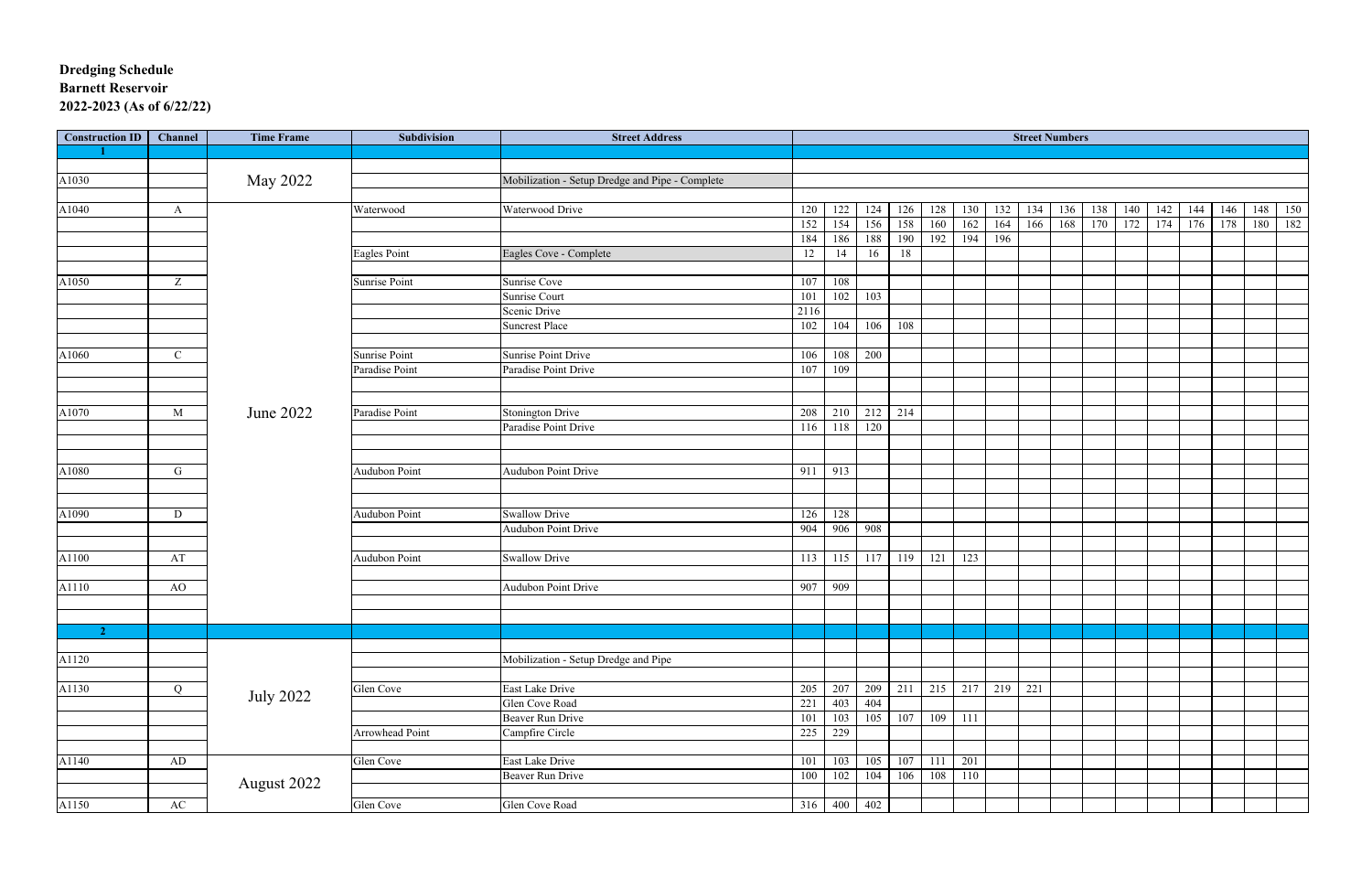| <b>Construction ID</b> | Channel        | <b>Time Frame</b> | <b>Subdivision</b>                   | <b>Street Address</b>      | <b>Street Numbers</b> |         |                                            |         |     |                           |             |           |     |     |     |     |     |         |             |
|------------------------|----------------|-------------------|--------------------------------------|----------------------------|-----------------------|---------|--------------------------------------------|---------|-----|---------------------------|-------------|-----------|-----|-----|-----|-----|-----|---------|-------------|
|                        |                |                   |                                      |                            |                       |         |                                            |         |     |                           |             |           |     |     |     |     |     |         |             |
| A1160                  | P.             |                   | <b>Arrow Head Point</b>              | Campfire Circle            | 201                   | 205     | 209                                        |         |     |                           |             |           |     |     |     |     |     |         |             |
|                        |                |                   |                                      | Arrowhead Trail            | 102                   | 104     | 110 112                                    |         | 116 | 120                       | 124         | 128       | 132 | 136 | 140 | 144 |     |         |             |
|                        |                | August 2022       |                                      |                            |                       |         |                                            |         |     |                           |             |           |     |     |     |     |     |         |             |
| A1170                  | S              |                   |                                      | <b>NONE</b>                |                       |         |                                            |         |     |                           |             |           |     |     |     |     |     |         |             |
|                        |                |                   |                                      |                            |                       |         |                                            |         |     |                           |             |           |     |     |     |     |     |         |             |
|                        |                |                   |                                      |                            |                       |         |                                            |         |     |                           |             |           |     |     |     |     |     |         |             |
| A1180                  |                |                   | <b>Audubon Point</b>                 | Pelican Place              | 100                   | 101     | 102                                        | 103     | 105 | 107                       |             |           |     |     |     |     |     |         |             |
|                        |                |                   |                                      | <b>Audubon Point Drive</b> | 200                   | 202     |                                            |         |     |                           |             |           |     |     |     |     |     |         |             |
|                        |                |                   |                                      | Wren Place                 | 101                   | 102     |                                            |         |     |                           |             |           |     |     |     |     |     |         |             |
|                        |                |                   |                                      | Oriole Place               | 101                   | 103     | 104                                        | 105     | 107 |                           |             |           |     |     |     |     |     |         |             |
|                        |                |                   |                                      | Whippoorwill Road          | 103                   | 105     | 107                                        | 109     | 111 | 113                       | 115         | 117       | 119 | 121 | 123 | 125 | 127 | 129     | 131 133     |
|                        |                |                   |                                      |                            | 135                   | 137     | 301                                        | 303     |     |                           |             |           |     |     |     |     |     |         |             |
|                        |                |                   |                                      | Cardinal Circle            | 101                   | 103     | 105                                        | 107     | 109 | 111                       | 113         |           |     |     |     |     |     |         |             |
|                        |                |                   | Glen Cove                            | Glen Cove Road             | 102                   | 104     | 106                                        | 108     | 200 | 202                       | 204         | 206       | 300 | 302 | 304 | 306 | 308 |         | 310 312 314 |
|                        |                | September 2022    |                                      |                            | 316                   | 400     | 402                                        | 404     |     |                           |             |           |     |     |     |     |     |         |             |
| A1190                  | AL             |                   |                                      | <b>NONE</b>                |                       |         |                                            |         |     |                           |             |           |     |     |     |     |     |         |             |
|                        |                |                   |                                      |                            |                       |         |                                            |         |     |                           |             |           |     |     |     |     |     |         |             |
|                        |                |                   |                                      |                            |                       |         |                                            |         |     |                           |             |           |     |     |     |     |     |         |             |
| A1120                  | AB             |                   | <b>Arrowhead Point</b>               | Arrowhead Trail            | 101                   | 107     | 109                                        | -111    | 115 | 119                       |             | $123$ 125 | 131 | 135 | 139 | 141 |     | 145 149 |             |
|                        |                |                   |                                      | Campfire Circle            | 101                   |         | $111$ 113                                  | 117     |     |                           |             |           |     |     |     |     |     |         |             |
|                        |                |                   | <b>Forest Point</b>                  | Holly Trail                | 100                   | 102     | 104                                        | 108     | 110 |                           |             |           |     |     |     |     |     |         |             |
|                        |                |                   |                                      |                            |                       |         |                                            |         |     |                           |             |           |     |     |     |     |     |         |             |
| A1210                  | BB             |                   | Arrowhead Point                      | Arrowhead Trail            | 144                   | 155     |                                            |         |     |                           |             |           |     |     |     |     |     |         |             |
|                        |                |                   |                                      |                            |                       |         |                                            |         |     |                           |             |           |     |     |     |     |     |         |             |
|                        |                |                   |                                      |                            |                       |         |                                            |         |     |                           |             |           |     |     |     |     |     |         |             |
| A1220                  | AI             |                   | Forest Point                         | <b>Forest Point Drive</b>  | 300                   | 302     | 304                                        | 400     |     |                           |             |           |     |     |     |     |     |         |             |
|                        |                |                   |                                      |                            |                       |         |                                            |         |     |                           |             |           |     |     |     |     |     |         |             |
|                        |                |                   |                                      |                            |                       |         |                                            |         |     |                           |             |           |     |     |     |     |     |         |             |
| A1230                  | W              |                   | Forest Point                         | Forest Point Drive         | 716                   |         | 718 720                                    |         |     |                           |             |           |     |     |     |     |     |         |             |
|                        |                |                   |                                      |                            |                       |         |                                            |         |     |                           |             |           |     |     |     |     |     |         |             |
|                        |                | October 2022      |                                      |                            |                       |         |                                            |         |     |                           |             |           |     |     |     |     |     |         |             |
|                        |                |                   | <b>Forest Point</b>                  |                            |                       |         |                                            |         |     |                           |             |           |     |     |     |     |     |         |             |
| A1240                  | AG             |                   |                                      | Oak Drive                  |                       |         | 109 111 113 115 117<br>703 705 707 709 711 |         |     | 119                       | 121         | 123       | 126 | 201 | 203 |     |     |         |             |
|                        |                |                   |                                      | Forest Point Drive         |                       |         |                                            |         |     |                           |             |           |     |     |     |     |     |         |             |
|                        |                |                   |                                      |                            |                       |         |                                            |         |     |                           |             |           |     |     |     |     |     |         |             |
| A1250                  | AW             |                   | Turtle Creek                         | Turtle Creek Drive         | 101                   |         | 102 504                                    |         |     |                           |             |           |     |     |     |     |     |         |             |
|                        |                |                   |                                      | Cottonwood Circle          | 102                   | 104     |                                            | 106 108 | 110 | $112$ 114                 |             |           |     |     |     |     |     |         |             |
|                        |                |                   |                                      | <b>Brook Road</b>          | 102                   |         | 104 106                                    |         |     |                           |             |           |     |     |     |     |     |         |             |
|                        |                |                   |                                      |                            |                       |         |                                            |         |     |                           |             |           |     |     |     |     |     |         |             |
| A1260                  | $\overline{O}$ |                   | Harbour View                         | Lakeside Drive             |                       | 300 302 |                                            |         |     |                           |             |           |     |     |     |     |     |         |             |
|                        |                |                   |                                      | <b>Bayview Court</b>       | 103                   | 105     |                                            |         |     |                           |             |           |     |     |     |     |     |         |             |
|                        |                |                   |                                      |                            |                       |         |                                            |         |     |                           |             |           |     |     |     |     |     |         |             |
| A1270                  | AN             |                   | Harbour View                         | Lakeside Drive             | 304                   |         | 306 308                                    |         |     | $310$ 312 314 316 318 320 |             |           |     |     |     |     |     |         |             |
|                        |                |                   | <b>Bay Park</b>                      | <b>Bay Park Drive</b>      | 200                   |         | 202 204                                    | 206     | 208 |                           | 210 212 214 |           |     |     |     |     |     |         |             |
|                        |                | November 2022     |                                      |                            |                       |         |                                            |         |     |                           |             |           |     |     |     |     |     |         |             |
| A1280                  | AU             |                   | Pelahatchie Shore Park Boat Ran None |                            |                       |         |                                            |         |     |                           |             |           |     |     |     |     |     |         |             |
|                        |                |                   |                                      |                            |                       |         |                                            |         |     |                           |             |           |     |     |     |     |     |         |             |
|                        |                |                   |                                      |                            |                       |         |                                            |         |     |                           |             |           |     |     |     |     |     |         |             |
|                        |                |                   |                                      |                            |                       |         |                                            |         |     |                           |             |           |     |     |     |     |     |         |             |
|                        |                |                   |                                      |                            |                       |         |                                            |         |     |                           |             |           |     |     |     |     |     |         |             |
|                        |                |                   |                                      |                            |                       |         |                                            |         |     |                           |             |           |     |     |     |     |     |         |             |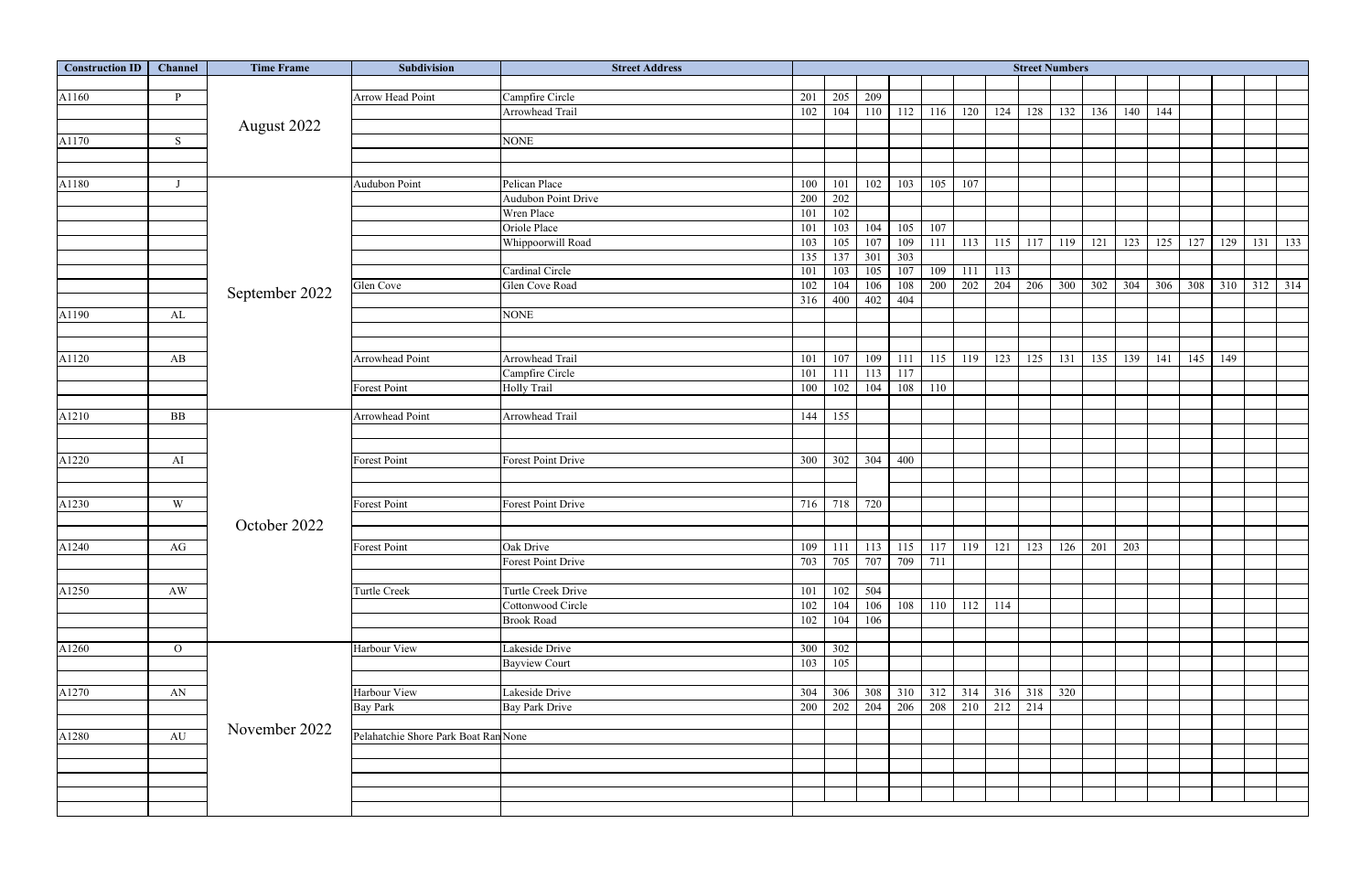| <b>Construction ID</b> | Channel                | <b>Time Frame</b> | Subdivision          | <b>Street Address</b>                | <b>Street Numbers</b> |             |         |     |     |     |     |     |     |     |  |  |                                                                                                               |  |
|------------------------|------------------------|-------------------|----------------------|--------------------------------------|-----------------------|-------------|---------|-----|-----|-----|-----|-----|-----|-----|--|--|---------------------------------------------------------------------------------------------------------------|--|
|                        |                        |                   |                      |                                      |                       |             |         |     |     |     |     |     |     |     |  |  |                                                                                                               |  |
| A1290                  | $\mathbf R$            |                   | <b>Bay Park</b>      | Pebble Lane                          | 103                   | 105         |         |     |     |     |     |     |     |     |  |  |                                                                                                               |  |
|                        |                        |                   |                      | <b>Bay Park Drive</b>                | 302                   | 304         | 306     | 308 | 310 | 312 |     |     |     |     |  |  |                                                                                                               |  |
|                        |                        |                   |                      |                                      |                       |             |         |     |     |     |     |     |     |     |  |  |                                                                                                               |  |
| A1300                  | AF                     | November 2022     | <b>Bay Park</b>      | <b>Bay Park Boat Ramp</b>            |                       |             |         |     |     |     |     |     |     |     |  |  |                                                                                                               |  |
|                        |                        |                   |                      |                                      |                       |             |         |     |     |     |     |     |     |     |  |  |                                                                                                               |  |
|                        |                        |                   | Audubon Point        | Pelican Place                        |                       |             |         |     |     |     |     |     |     |     |  |  |                                                                                                               |  |
| A1310                  | AR                     |                   |                      | <b>Audubon Point Drive</b>           | 100<br>100            | 101         | 102     |     |     |     |     |     |     |     |  |  |                                                                                                               |  |
|                        |                        |                   |                      |                                      |                       |             |         |     |     |     |     |     |     |     |  |  |                                                                                                               |  |
| A1320                  | $\mathbf{A}\mathbf{V}$ |                   | <b>Audubon Point</b> | <b>Audubon Point Drive</b>           | 103                   | 105         | 107     | 109 | 111 | 113 |     |     |     |     |  |  |                                                                                                               |  |
|                        |                        |                   |                      |                                      |                       |             |         |     |     |     |     |     |     |     |  |  |                                                                                                               |  |
|                        |                        | December 2022     |                      |                                      |                       |             |         |     |     |     |     |     |     |     |  |  |                                                                                                               |  |
| A1330                  |                        |                   |                      | Demobilize Dredge and Pipe           |                       |             |         |     |     |     |     |     |     |     |  |  |                                                                                                               |  |
|                        |                        |                   |                      |                                      |                       |             |         |     |     |     |     |     |     |     |  |  |                                                                                                               |  |
|                        |                        |                   |                      |                                      |                       |             |         |     |     |     |     |     |     |     |  |  |                                                                                                               |  |
| A1340                  |                        |                   |                      | Mobilization - Setup Dredge and Pipe |                       |             |         |     |     |     |     |     |     |     |  |  |                                                                                                               |  |
|                        |                        |                   |                      |                                      |                       |             |         |     |     |     |     |     |     |     |  |  |                                                                                                               |  |
| A1350                  | AJ                     |                   | Northshore Village   | <b>Bay Vista</b>                     |                       |             |         |     |     |     |     |     |     |     |  |  | 1102   1104   1106   1108   1110   1111   1200   1206   1212   1218   1320   1330   1340   1402   1408   1414 |  |
|                        |                        | December 2022     |                      |                                      |                       |             |         |     |     |     |     |     |     |     |  |  |                                                                                                               |  |
|                        |                        |                   |                      |                                      |                       |             |         |     |     |     |     |     |     |     |  |  |                                                                                                               |  |
| A1360                  | AE                     |                   | Windward Oaks        | Northwind Drive                      | 141                   | 145         | 149     | 151 | 153 | 155 | 159 | 167 | 171 | 201 |  |  |                                                                                                               |  |
|                        |                        |                   |                      |                                      |                       |             |         |     |     |     |     |     |     |     |  |  |                                                                                                               |  |
|                        |                        |                   |                      |                                      |                       |             |         |     |     |     |     |     |     |     |  |  |                                                                                                               |  |
| A1370                  | E                      |                   | Windward Oaks        | Northwind Drive                      | 255                   | 305         | 313     | 321 | 401 | 409 | 507 | 517 | 527 | 537 |  |  |                                                                                                               |  |
|                        |                        | January 2023      |                      |                                      |                       |             |         |     |     |     |     |     |     |     |  |  |                                                                                                               |  |
|                        |                        |                   |                      |                                      |                       |             |         |     |     |     |     |     |     |     |  |  |                                                                                                               |  |
|                        |                        |                   |                      |                                      |                       |             |         |     |     |     |     |     |     |     |  |  |                                                                                                               |  |
| A1380                  |                        |                   |                      | Mobilization - Setup Dredge and Pipe |                       |             |         |     |     |     |     |     |     |     |  |  |                                                                                                               |  |
|                        |                        |                   |                      |                                      |                       |             |         |     |     |     |     |     |     |     |  |  |                                                                                                               |  |
| A1390                  | H                      | January 2023      | Fox Bay              | Ridge Circle                         |                       | 463 475     |         |     |     |     |     |     |     |     |  |  |                                                                                                               |  |
|                        |                        |                   |                      | Monet Cove                           | 1025                  |             |         |     |     |     |     |     |     |     |  |  |                                                                                                               |  |
|                        |                        |                   |                      | Fox Point                            |                       | 1109 1115   |         |     |     |     |     |     |     |     |  |  |                                                                                                               |  |
|                        |                        |                   |                      |                                      |                       |             |         |     |     |     |     |     |     |     |  |  |                                                                                                               |  |
| A1400                  |                        |                   | Fox Bay              | Ridge Circle                         | 105                   | 109         | 117     | 125 | 415 | 439 |     |     |     |     |  |  |                                                                                                               |  |
|                        |                        |                   |                      | Hunters Bay                          | 800                   |             | 802 804 | 806 | 808 |     |     |     |     |     |  |  |                                                                                                               |  |
|                        |                        |                   |                      | Foxwood                              |                       | 911 921 931 |         |     |     |     |     |     |     |     |  |  |                                                                                                               |  |
|                        |                        |                   |                      |                                      |                       |             |         |     |     |     |     |     |     |     |  |  |                                                                                                               |  |
| A1410                  | AA                     |                   |                      | Hwy 43 Boat Ramp                     |                       |             |         |     |     |     |     |     |     |     |  |  |                                                                                                               |  |
|                        |                        |                   |                      |                                      |                       |             |         |     |     |     |     |     |     |     |  |  |                                                                                                               |  |
|                        |                        |                   |                      |                                      |                       |             |         |     |     |     |     |     |     |     |  |  |                                                                                                               |  |
| A1420                  | AX                     | February 2023     |                      | Pelahatchie Trading Post             |                       |             |         |     |     |     |     |     |     |     |  |  |                                                                                                               |  |
|                        |                        |                   |                      |                                      |                       |             |         |     |     |     |     |     |     |     |  |  |                                                                                                               |  |
|                        |                        |                   |                      |                                      |                       |             |         |     |     |     |     |     |     |     |  |  |                                                                                                               |  |
|                        |                        |                   |                      |                                      |                       |             |         |     |     |     |     |     |     |     |  |  |                                                                                                               |  |
|                        |                        |                   |                      |                                      |                       |             |         |     |     |     |     |     |     |     |  |  |                                                                                                               |  |
|                        |                        |                   |                      |                                      |                       |             |         |     |     |     |     |     |     |     |  |  |                                                                                                               |  |
|                        |                        |                   |                      |                                      |                       |             |         |     |     |     |     |     |     |     |  |  |                                                                                                               |  |
|                        |                        |                   |                      |                                      |                       |             |         |     |     |     |     |     |     |     |  |  |                                                                                                               |  |
|                        |                        |                   |                      |                                      |                       |             |         |     |     |     |     |     |     |     |  |  |                                                                                                               |  |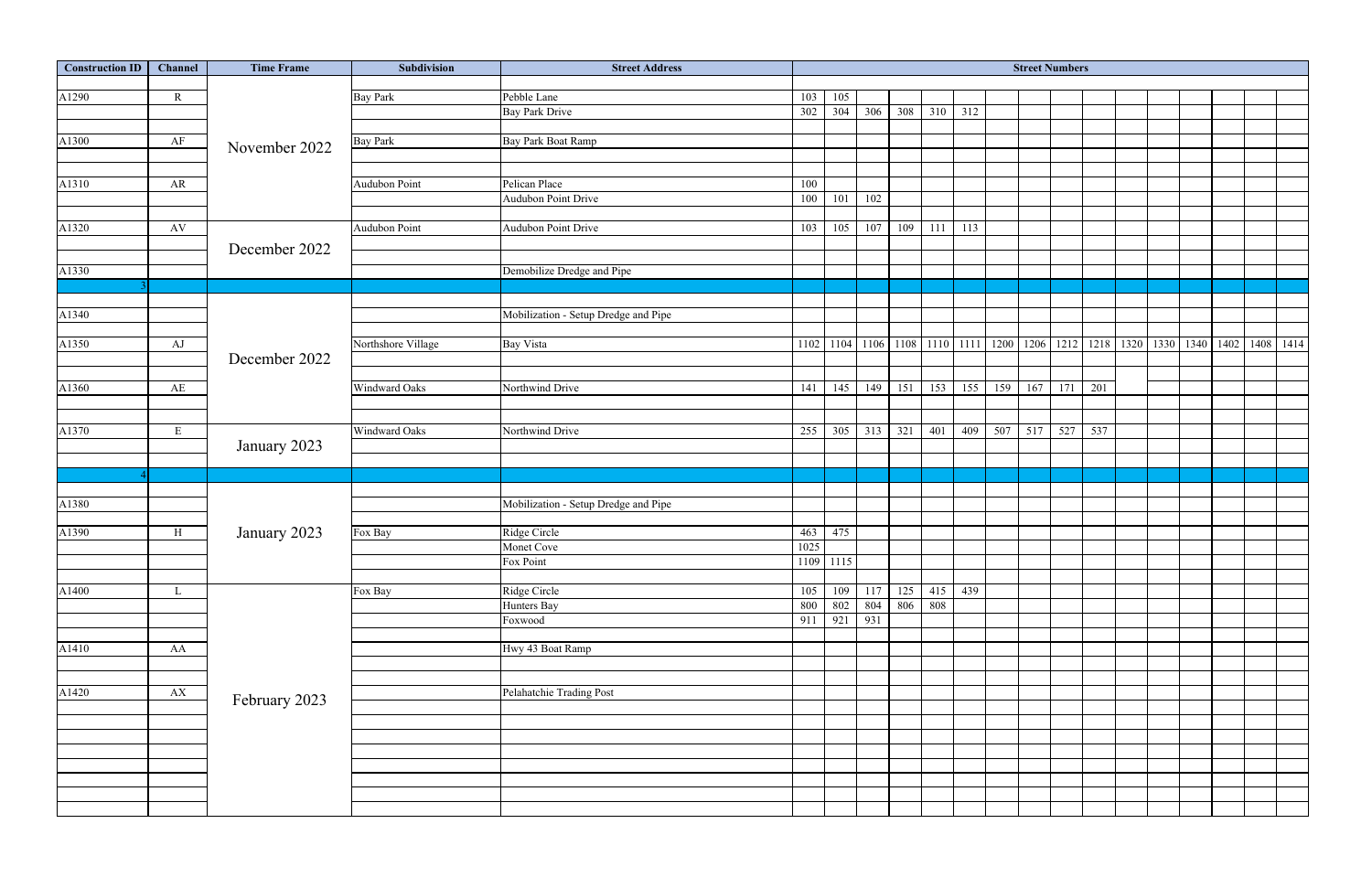| <b>Construction ID</b> | <b>Channel</b> | <b>Time Frame</b> | Subdivision                                | <b>Street Address</b>                | <b>Street Numbers</b> |           |           |     |     |     |         |     |     |     |     |     |                 |  |  |
|------------------------|----------------|-------------------|--------------------------------------------|--------------------------------------|-----------------------|-----------|-----------|-----|-----|-----|---------|-----|-----|-----|-----|-----|-----------------|--|--|
|                        |                |                   |                                            |                                      |                       |           |           |     |     |     |         |     |     |     |     |     |                 |  |  |
|                        |                |                   |                                            |                                      |                       |           |           |     |     |     |         |     |     |     |     |     |                 |  |  |
| A1430                  |                |                   |                                            | Mobilization - Setup Dredge and Pipe |                       |           |           |     |     |     |         |     |     |     |     |     |                 |  |  |
|                        |                |                   |                                            |                                      |                       |           |           |     |     |     |         |     |     |     |     |     |                 |  |  |
| A1440                  |                | February 2023     | Twin Harbor                                | Trace Harbor Road                    | 100                   | 102       | 104       | 202 | 204 | 206 | 208     | 210 | 212 | 214 | 218 | 220 | 222 224 226 228 |  |  |
|                        |                |                   |                                            |                                      | 230                   | 232       | 234       | 236 | 238 | 240 |         |     |     |     |     |     |                 |  |  |
|                        |                |                   |                                            | Old Rice Road                        |                       | 400 402   | 404       | 406 | 408 |     | 410 412 | 414 | 416 | 418 |     |     |                 |  |  |
|                        |                |                   |                                            |                                      |                       |           |           |     |     |     |         |     |     |     |     |     |                 |  |  |
| A1450                  | $\bf K$        |                   | Twin Harbor                                | Channel Lane                         | 101                   | 103       | 105       | 107 | 109 | 201 | 203     | 205 | 206 | 207 |     |     |                 |  |  |
|                        |                | March 2023        |                                            |                                      |                       |           |           |     |     |     |         |     |     |     |     |     |                 |  |  |
|                        |                |                   |                                            |                                      |                       |           |           |     |     |     |         |     |     |     |     |     |                 |  |  |
|                        |                |                   |                                            |                                      |                       |           |           |     |     |     |         |     |     |     |     |     |                 |  |  |
|                        |                |                   |                                            |                                      |                       |           |           |     |     |     |         |     |     |     |     |     |                 |  |  |
| A1460                  |                |                   |                                            | Mobilization - Setup Dredge and Pipe |                       |           |           |     |     |     |         |     |     |     |     |     |                 |  |  |
|                        |                |                   |                                            |                                      |                       |           |           |     |     |     |         |     |     |     |     |     |                 |  |  |
| A1470                  | $\mathbf{F}$   |                   | Marina at Roses Bluff/England HMarina Cove |                                      | 5 <sup>5</sup>        | 9         |           |     |     |     |         |     |     |     |     |     |                 |  |  |
|                        |                | March 2023        |                                            |                                      |                       |           |           |     |     |     |         |     |     |     |     |     |                 |  |  |
|                        |                |                   |                                            |                                      |                       |           |           |     |     |     |         |     |     |     |     |     |                 |  |  |
| A1480                  | $\mathbf V$    |                   | Point Clear                                | Point Clear Blvd-Marina              |                       |           |           |     |     |     |         |     |     |     |     |     |                 |  |  |
|                        |                |                   |                                            |                                      |                       |           |           |     |     |     |         |     |     |     |     |     |                 |  |  |
|                        |                |                   |                                            |                                      |                       |           |           |     |     |     |         |     |     |     |     |     |                 |  |  |
| A1490                  | Y              |                   | <b>Overlook Pointe/Point Clear</b>         | Overlook Pointe Drive                | 145                   | 149       | 151       | 153 |     |     |         |     |     |     |     |     |                 |  |  |
|                        |                |                   |                                            | <b>Edgewater Cove</b>                |                       |           |           |     |     |     |         |     |     |     |     |     |                 |  |  |
|                        |                |                   |                                            |                                      |                       |           |           |     |     |     |         |     |     |     |     |     |                 |  |  |
| A1500                  | N              |                   | Overlook Pointe                            | Overlook Pointe Drive                | 131                   | 133       |           |     |     |     |         |     |     |     |     |     |                 |  |  |
|                        |                |                   |                                            |                                      |                       |           |           |     |     |     |         |     |     |     |     |     |                 |  |  |
|                        |                |                   |                                            |                                      |                       |           |           |     |     |     |         |     |     |     |     |     |                 |  |  |
| A1510                  | AM             |                   | <b>Overlook Pointe</b>                     | <b>Overlook Place</b>                | 103                   | 105       | 107       | 109 |     |     |         |     |     |     |     |     |                 |  |  |
|                        |                |                   |                                            |                                      |                       |           |           |     |     |     |         |     |     |     |     |     |                 |  |  |
|                        |                | April 2023        |                                            |                                      |                       |           |           |     |     |     |         |     |     |     |     |     |                 |  |  |
| A1520                  | $\, {\bf B}$   |                   | Overlook Pointe                            | Overlook Point Circle                | 111                   | 113       | $115$ 117 |     | 119 |     |         |     |     |     |     |     |                 |  |  |
|                        |                |                   |                                            | Overlook Pointe Drive                | 121                   | $123$ 125 |           |     |     |     |         |     |     |     |     |     |                 |  |  |
|                        |                |                   |                                            | Overlook Place                       | 101                   |           |           |     |     |     |         |     |     |     |     |     |                 |  |  |
|                        |                |                   |                                            |                                      |                       |           |           |     |     |     |         |     |     |     |     |     |                 |  |  |
| A1530                  |                |                   |                                            | Final Completion                     |                       |           |           |     |     |     |         |     |     |     |     |     |                 |  |  |
|                        |                |                   |                                            |                                      |                       |           |           |     |     |     |         |     |     |     |     |     |                 |  |  |
|                        |                |                   |                                            |                                      |                       |           |           |     |     |     |         |     |     |     |     |     |                 |  |  |
|                        |                |                   |                                            |                                      |                       |           |           |     |     |     |         |     |     |     |     |     |                 |  |  |